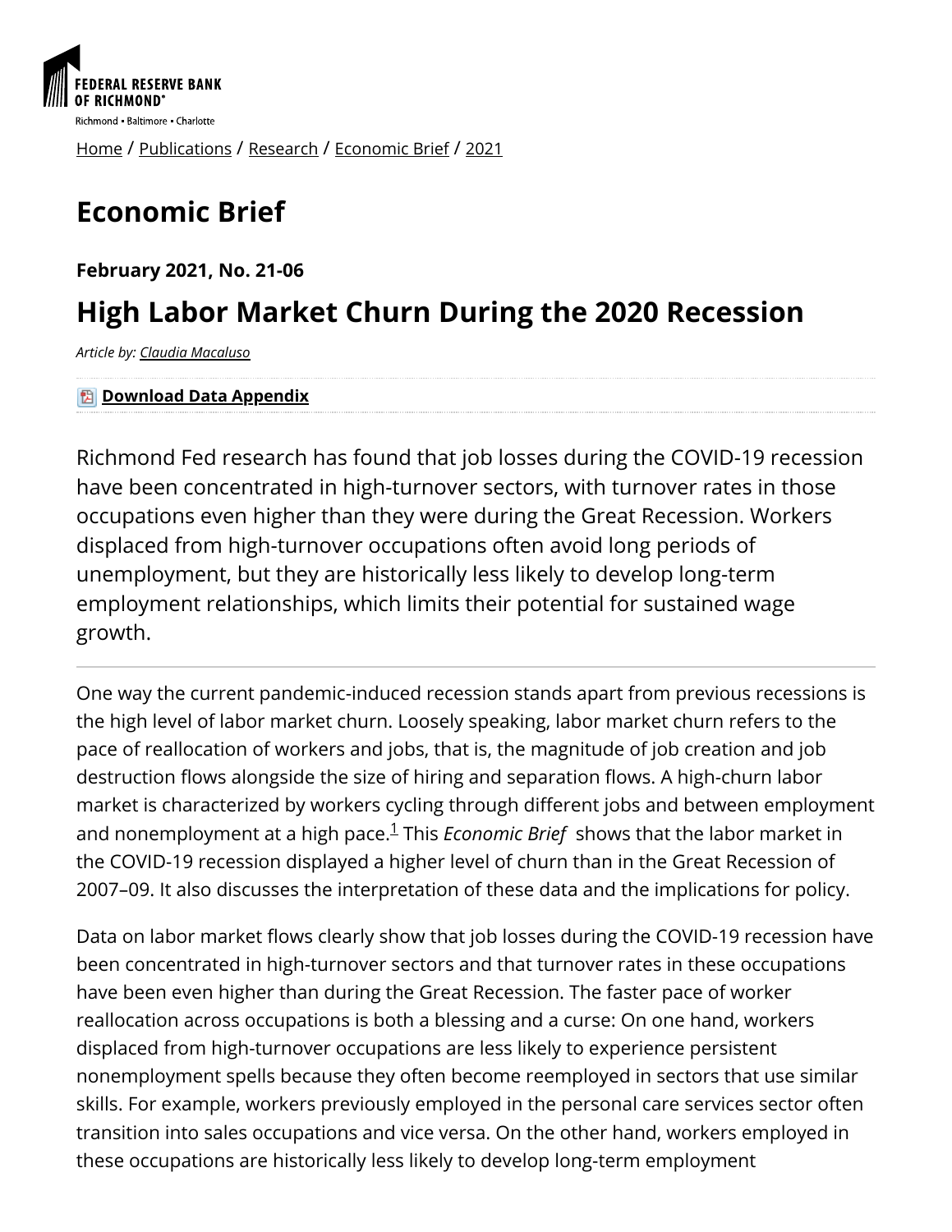relationships, which limits their potential for sustained wage growth in the medium run and long run. The increased pace of separations and turnover during the COVID-19 recession may further exacerbate this limitation.

#### **The Flow Approach to Labor Markets**

Some labor market indicators are merely snapshots of what the labor market looks like at any point in time — for example, the employment-to-population ratio, the labor force participation rate or the unemployment rate. Other approaches to labor market analysis focus on changes, rather than levels, in the employment and unemployment rates with the goal of depicting labor market dynamics. This type of analysis is commonly referred to as the flow approach to labor markets. This approach captures the frequency at which U.S. workers cycle across jobs and between employment and nonemployment, providing a more nuanced perspective on employment inflows and outflows.

Current Population Survey (CPS) data allow researchers to estimate average monthly flows of individuals among employment, unemployment and the labor force, as well as between jobs. A seminal 2006 article by Steven I. Davis of the University of Chicago, R. Jason Faberman of the Chicago Fed and John C. Haltiwanger of the University of Maryland pioneered the interpretation of these flows. $2$  Job creation and job destruction are job flows, while hires and separations are worker flows. The sum of worker flows and job flows is called "total labor market churn." These flows are quite large: In an average month, we see 122 million employed people, 2.8 million people who change jobs, 1.4 million who become unemployed and 3 million who exit the labor force from employment. Similarly, we have 6.2 million unemployed people, 1.8 million who become employed and 1.4 million who exit the labor force from unemployment. Finally, in an average month, we have 59.3 million people who are not in the labor force, 1.4 million who join the labor force as unemployed (that is, they begin actively seeking work) and 2.8 million who join the labor force by accepting a job. These numbers indicate the high fluidity of the U.S. labor market, which has been linked to the exceptional resilience of the American economy during previous downturns. $^{\text{\text{3}}}$  $^{\text{\text{3}}}$  $^{\text{\text{3}}}$ 

The scale of job flows and worker flows also varies widely by industry. For example, job-flow rates are approximately twice as large in leisure and hospitality — the industry in which most food and maintenance workers are employed — than in manufacturing. Worker flow rates are approximately three times larger for leisure and hospitality than for manufacturing.

### **Adding Occupational Flows to the Picture**

In addition to flows among states of the labor market (employment, unemployment and out of the labor force), flows between occupations are also important. Consider, for instance, a worker who loses her job as an administrative assistant and takes a job — out of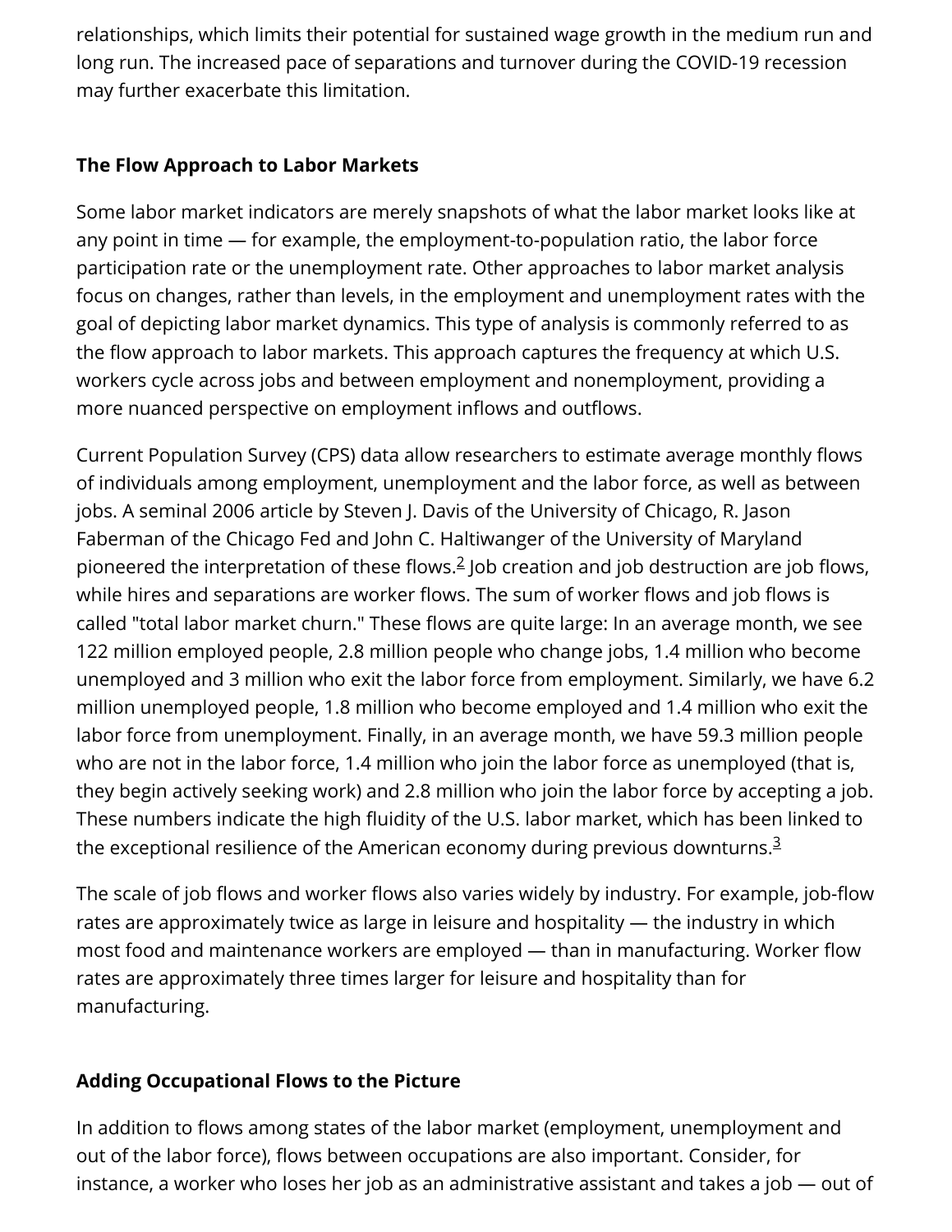$n$ ecessity  $-$  as a restaurant server. This transition to such a highly different occupation entails "starting from scratch" in developing occupation-specific human capital. Intuitively, we would expect greater earnings losses from a transition to a dissimilar occupation. This intuition is borne out by the data. $\rm 4$  $\rm 4$ 

In fact, research suggests that occupational flows can be exceptionally important in determining future earnings prospects and human capital accumulation. And during recessions, occupational transitions can account for the majority of negative displacement effects. Lisa B. Kahn of the University of Rochester examined the consequences of graduating from college in a "bad" economy in a 2010 article and found a negative effect on occupational attainment as well as on wages.<sup>5</sup> Even after the economy improves, these workers are unable to fully shift into better jobs. Similarly, Davis and Till von Wachter of UCLA concluded in a 2011 article that individuals entering the labor market during weak economic conditions face lower earnings for many years.<sup>6</sup> While a number of mechanisms play a role in driving these negative effects, the lack of opportunities for new labor market entrants to flow into high-prestige, high-wage occupations during recessions is an important factor.

These articles and other similar research suggest two main conclusions: 1) The American labor market is marked by a high pace of worker flows and occupational transitions, which results in a much lower unemployment rate than other rich countries; and 2) labor market transitions and occupational flows are key determinants of individual outcomes, such as employment stability, wage growth and human capital accumulation, especially during economic downturns.

#### **Labor Market Flows During the Pandemic**

The changes in labor markets during the pandemic have presented new challenges to researchers. Over the past year, unemployment rates have been especially turbulent, shooting up between February and April 2020 and then declining suddenly and quickly despite lockdowns and new waves of infections. Professional forecasters have consistently overestimated the unemployment rate in every month since April. In recent research, Ayşegül Şahin and Jin Yan of the University of Texas and Murat Tasci of the Cleveland Fed have shown the value of the flow approach in such conditions, developing a flow-based method for forecasting U.S. unemployment during the COVID-19 recession; their method has more accurately predicted peak unemployment at the onset of the recession and its decline throughout the year.<sup>[7](#page-7-6)</sup>

Recent research at the Richmond Fed builds on the flow approach and its application to the current recession by addressing three questions:

1. From which occupations are workers more likely to exit the labor force, and how likely are they to reenter it?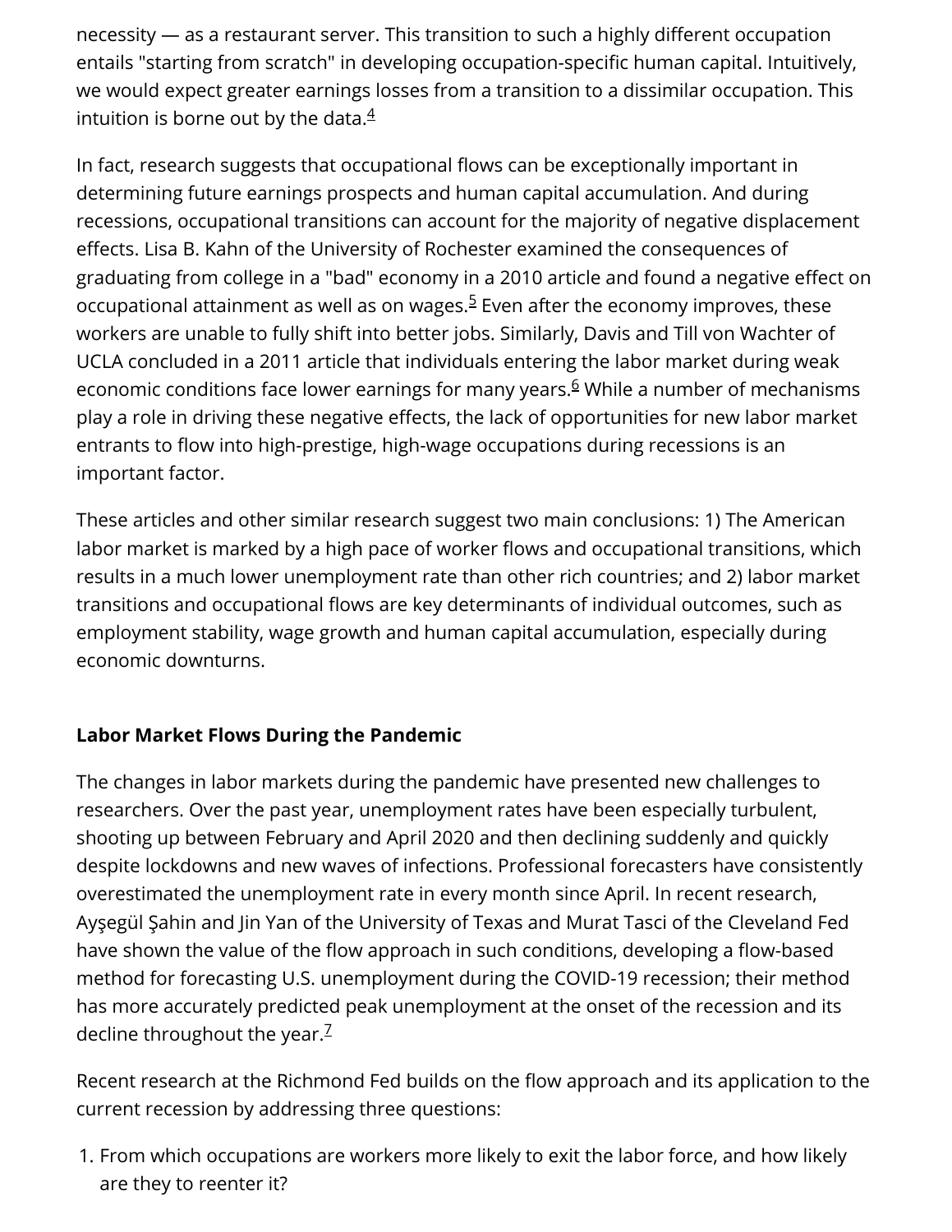- 2. How was the occupational makeup of flows into unemployment different in 2020 than during the Great Recession?
- 3. What are the most common transitions for workers formerly employed in the hardest-hit occupations, such as personal care, maintenance and cleaning, and food preparation and service?

The data describing flows of workers across different labor market states (out of labor force, unemployed; and employed) and across the 22 major occupational groups indicate the following answers to these three questions. (Data on the COVID-19 recession incorporate all of the months currently available, namely March 2020 through November 2020. For detailed results, see the [data appendix](https://www.richmondfed.org/-/media/richmondfedorg/publications/research/economic_brief/2021/pdf/eb_21-06_data_appendix.pdf)  $\mathbb{B}$ .

## *From which occupations are workers more likely to exit the labor force, and how likely are they to reenter it?*

The pace of transitions in and out of the labor force is somewhat unusual in the current recession. However, this is not because individuals who are not in the labor force are less likely to reenter it — indeed, the percentage of people who stay out of the labor force in any two consecutive months is very similar to previous periods. In terms of flows into the labor force, the three top occupations are office/administration (0.9 percent), sales (0.7 percent) and food (0.7 percent). These numbers are very similar to the Great Recession.

One big difference between the current downturn and the Great Recession is a much higher flow from employment into out of the labor force. (See Figure 1.) This is especially true for food (7.1 percent), personal care (6.1 percent) and maintenance/cleaning (5.5 percent)[.](#page-7-7) These job categories primarily employ women.<sup>8</sup> In the Great Recession, these occupations also constituted the top "donors" to the out-of-labor-force pool but with much smaller percentages. Food was at 4.5 percent, personal care at 5.4 percent and maintenance/cleaning at 4.2 percent.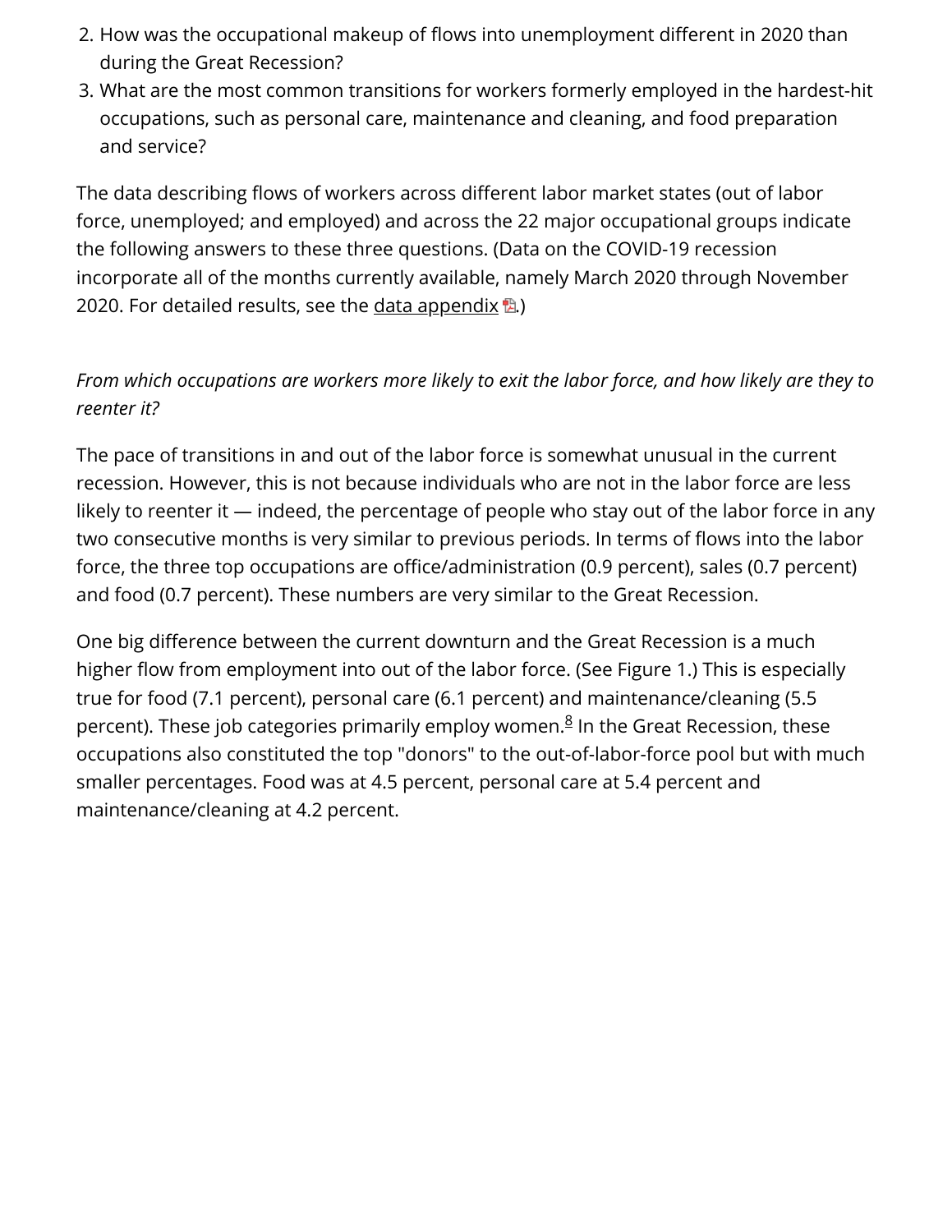

Source: U.S. Census Bureau Current Population Survey and author's calculations

Notes: Charts exclude agriculture due to small underlying sample size. Data for the COVID-19 recession are from February 2020 through November 2020. Healthcare support shows the greatest flows to other job categories due largely to skills that are highly applicable to the fields of healthcare and personal care, but healthcare support workers entered unemployment and exited the labor force in roughly average percentages during both recessions. See tables in the data appendix for more detailed information.



These hard-hit occupations experience higher churn rates at all times, both in and out of the labor force, but the pace of worker flows is even higher during the current downturn. In the COVID-19 recession, 3.4 percent of production workers (most of them in manufacturing) became unemployed every month, and 2.9 percent exited the labor force; in the Great Recession, these percentages were 2.4 percent and 2.1 percent, respectively.

### *How was the occupational makeup of flows into unemployment different in 2020 than during the Great Recession?*

While persistent unemployment in the COVID-19 recession is below the level in the Great Recession,temporary (fewer than four weeks) flows into unemployment are higher.<sup>9</sup> This highlights the short, but repeated, nature of job loss in the COVID-19 recession: The same categories of workers suffer high job loss month after month. For example, CPS data show that in first few months of the COVID-19 recession, between 3 percent and 6 percent of the workforce experienced repeated job-loss episodes - defined as two transitions from employment to nonemployment within four consecutive months. (See Table 1.) For hard-hit occupations, the share of repeatedly displaced workers is higher, with a peak of 9 percent. In the Great Recession, this share varied between 1 percent and 3 percent for all occupations. In the current recession, most of the higher flows into unemployment are found in just three occupational groups: food, personal care and maintenance/cleaning (6.1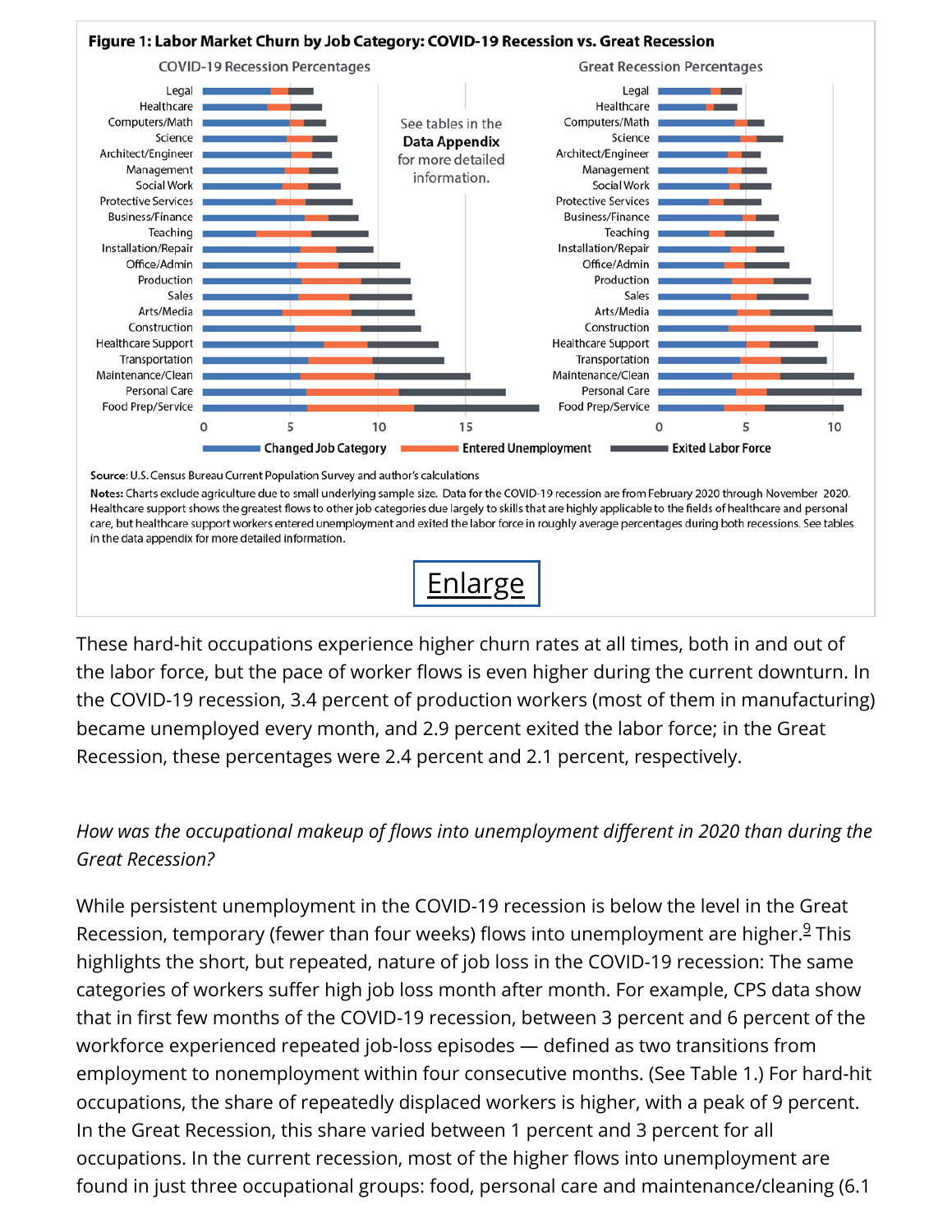percent, 5.3 percent and 4.2 percent, respectively). (See Figure 1 above.) This contrasts with the Great Recession both in magnitude (flows are now about twice as high) and occupational concentration. In the Great Recession, the only sector that stood out for its contribution to unemployment was construction.

| Table 1: Percentages of Workers Experiencing Two Job Losses |                                        |         |               |                                        |         |
|-------------------------------------------------------------|----------------------------------------|---------|---------------|----------------------------------------|---------|
|                                                             | <b>COVID-19 Recession</b>              |         |               | <b>Great Recession</b>                 |         |
| Month                                                       | <b>Five Hardest-Hit</b><br>Occupations | Overall | Month         | <b>Five Hardest-Hit</b><br>Occupations | Overall |
| <b>Mar-20</b>                                               | 4.87                                   | 3.52    | <b>Nov-07</b> | 0.47                                   | 0.45    |
| Apr-20                                                      | 3.82                                   | 5.88    | Dec-07        | 1.58                                   | 1.60    |
| May-20                                                      | 9.02                                   | 6.02    | Jan-08        | 2.35                                   | 2.75    |
| <b>Jun-20</b>                                               | 8.69                                   | 5.33    | Feb-08        | 3.38                                   | 3.32    |
| $Jul-20$                                                    | 4.85                                   | 4.26    | Mar-08        | 3.28                                   | 3.23    |
| Aug-20                                                      | 5.23                                   | 3.99    | Apr-08        | 3.03                                   | 3.11    |
| $Sep-20$                                                    | 3.94                                   | 3.54    | May-08        | 2.92                                   | 3.04    |
| <b>Oct-20</b>                                               | 2.99                                   | 2.68    | <b>Jun-08</b> | 3.39                                   | 3.28    |
| <b>Nov-20</b>                                               | 1.79                                   | 1.47    | <b>Jul-08</b> | 3.83                                   | 3.58    |

Source: U.S. Census Bureau Current Population Survey and author's calculations

Notes: Numbers are percentages of employed workers in each month who experienced two employment-to-nonemployment transitions in any three months before or after the month. September, October and November of 2020 (highlighted in red) lack data for one, two, and three subsequent months, respectively. This lack of data creates the false impression that the two-jobloss problem was improving incrementally and substantially during that time. The hardest-hit occupations are: sales, food preparation/service, personal care, teaching, and cleaning and maintenance.



In any given month from February 2020 through November 2020, the fraction of unemployed workers who remained unemployed for two consecutive months was 50.9 percent. This number is quite a bit lower than in the Great Recession (57.9 percent). Also, flows into unemployment were lower during the Great Recession  $-$  0.9 percent of teachers, 1.5 percent of sales workers, 1.7 percent of personal care workers and 2.3 percent of food workers became unemployed every month. These rates have been 3.2 percent, 2.9 percent, 5.3 percent and 6.1 percent, respectively, in the COVID-19 recession.

In addition to the hardest-hit job categories, it is worth noting that the level of flows into unemployment has exceeded 3 percent for several other sectors, including teaching (3.2 percent), construction (3.8 percent), transportation (3.7 percent) and production (3.4 percent). In the Great Recession, the only sector that exceeded 3 percent was construction. These figures highlight how the high rate of labor market churn during the COVID-19 recession implies both a lower probability of being unemployed for two consecutive months and a higher probability of becoming (newly) unemployed in any given month.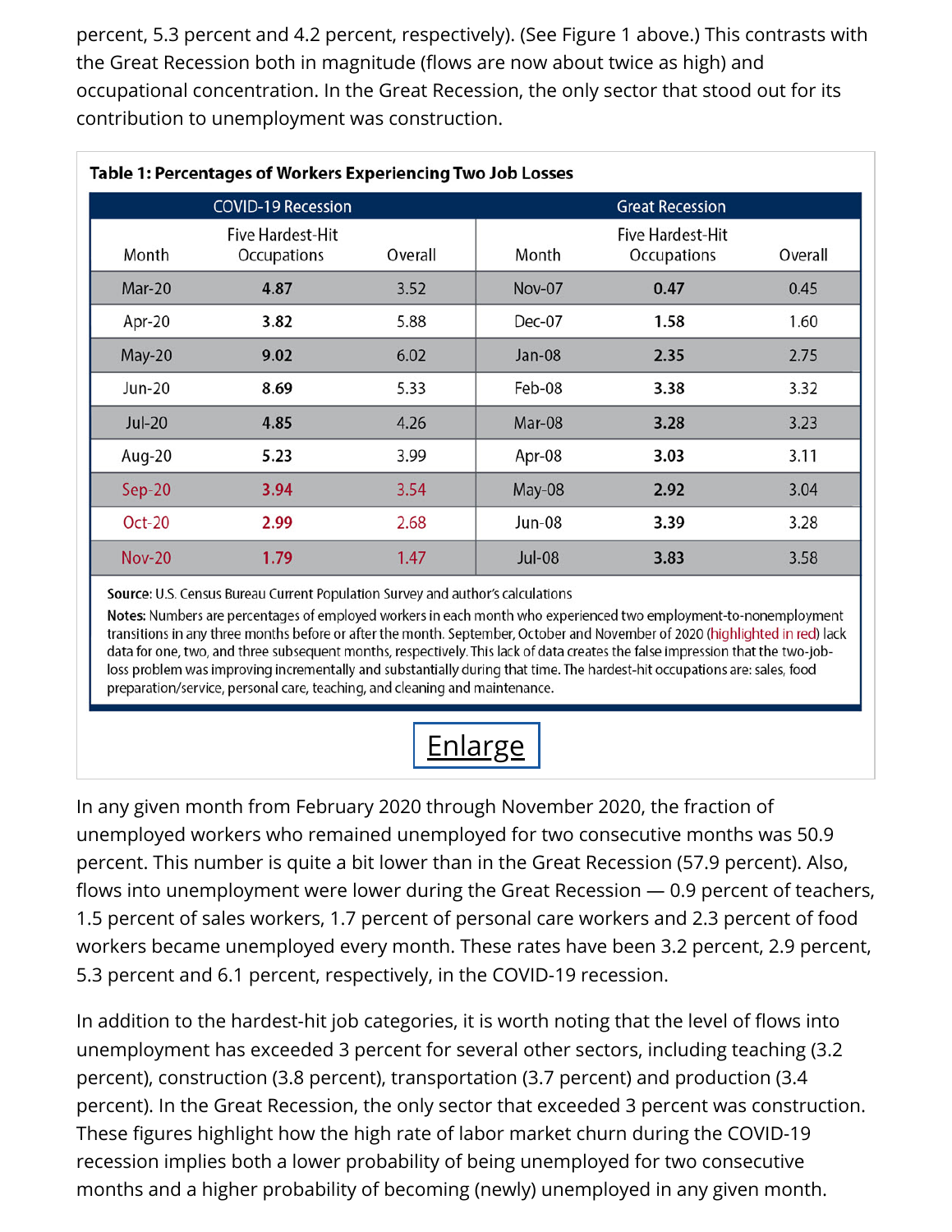#### *What are the most common transitions for workers formerly employed in the hardest-hit occupations?*

Patterns of occupational transitions are mostly based on how well skills from one occupation can transfer to another: Few fry cooks become plastic surgeons and vice versa. However, the COVID-19 recession has seen increased interoccupational mobility. Among the hardest-hit sectors, the percentage of workers continuously employed in those sectors has been considerably lower during the COVID-19 recession than during the Great Recession. In addition, the reemployment rate has been generally lower than during the Great Recession — signaling again that this recession is characterized by more churn in the labor market than other periods. For example, during the Great Recession, 89.4 percent of workers employed in food occupations in any given month would still be employed in that sector in the following month. In 2020, this percentage was 80.8 percent. Similarly, personal care workers have a "staying" rate of 82.5 percent versus 88.4 percent in the Great Recession. Comparable patterns hold for maintenance/cleaning, sales, office/admin and  $$ in a more modest fashion — for all other occupations.

Food, personal care, maintenance/cleaning and, to some extent, office/admin and sales are all occupations whose skills are similar, as evidenced by the fact that workers in these occupations regularly cycle across them. As one would expect, the pace of occupational reallocation slowed down in the Great Recession. But in the COVID-19 recession, the pace of interoccupational churn has exceeded not only the Great Recession rate, but that of the 2016–17 expansion.

#### **Conclusion**

The COVID-19 recession has featured an unusually high pace of worker flows between employment and nonemployment and across major occupational categories. Sales, food preparation/service, maintenance/cleaning and personal services are the occupational groups that account for most of the flow both into and out of nonemployment. In addition, workers in these occupations have experienced higher rates of repeated job loss and occupational change during the COVID-19 recession than during the Great Recession.

Given these patterns, it appears desirable for economic policy to pay attention to alleviating income instability from repeated displacements and occupational switches in addition to lack of income caused by long-term unemployment. Higher rates of churn challenge workers in both the short term and the long term. In the short term, workers going in and out of employment see their income fluctuate from month to month — which affects their ability to plan ahead and pay for everyday goods and services. In the medium to long term, frequent nonemployment spells and occupational switches affect a worker's potential wage growth by interrupting the accumulation of firm-specific and sector-specific human capital. Workers in the hardest-hit occupations have historically seen lower wage-growth rates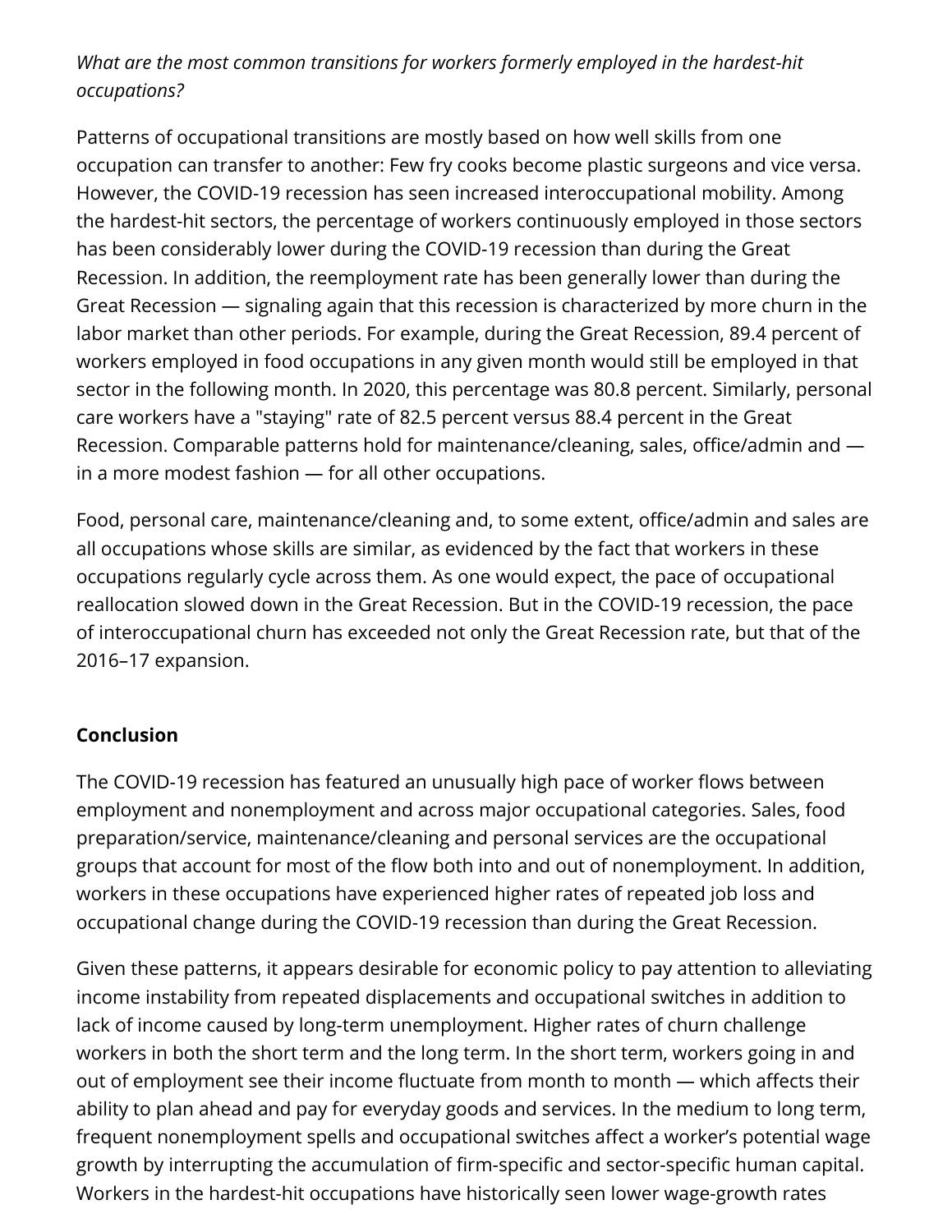than, for example, workers in the production sector. Frequent interruptions of their career paths, in terms of both employer and occupational changes, may further depress their prospects for sustained wage growth.

Claudia Macaluso is an economist in the Research Department of the Federal Reserve Bank of Richmond. Many thanks to Alex Wolman for his encouragement and comments on an earlier version of this brief. Rosemary Coskrey provided excellent research assistance.

<span id="page-7-0"></span>*Nonemployment is a broader term than unemployment. It includes workers who are out of* 1 *work and searching for jobs, those who are out of work and not searching and those who have exited the labor force. The Richmond Fed publishes a monthly measure of nonemployment, the [Hornstein-Kudlyak-Lange Non-Employment Index.](https://www.richmondfed.org/research/national_economy/non_employment_index)*

<span id="page-7-1"></span><sup>2</sup> Steven J. Davis, R. Jason Faberman and John C. Haltiwanger, "<u>The Flow Approach to Labor</u> *[Markets: New Data Sources and Micro-Macro Links," Journal of Economic Perspectives, Sum](https://doi.org/10.1257/jep.20.3.3)mer 2006, vol. 20, no. 3, pp. 3–26. See also Steven J. Davis, R. Jason Faberman and John C. Haltiwanger, ["The Establishment-Level Behavior of Vacancies and Hiring](https://doi.org/10.1093/qje/qjt002)," Quarterly Journal of Economics, May 2013, vol. 128, no. 2, pp. 581–622.*

<span id="page-7-2"></span>*Steven J. Davis and John C. Haltiwanger, "[Labor Market Fluidity and Economic Performance,](https://doi.org/10.3386/w20479)"* 3 *National Bureau of Economic Research Working Paper No. 20479, September 2014.*

<span id="page-7-3"></span><sup>4</sup> Claudia Macaluso, "Skill Remoteness and Post-Layoff Labor Market Outcomes," Manuscript, *April 10, 2019.*

<span id="page-7-4"></span><sup>5</sup> Lisa B. Kahn, "<u>The Long-Term Labor Market Consequences of Graduating from College in a Bad</u> *Economy," Labour Economics, April 2010, vol. 17, no. 2, pp. 303–316.*

<span id="page-7-5"></span>*Steven J. Davis and Till von Wachter, ["Recessions and the Costs of Job Loss](https://www.brookings.edu/wp-content/uploads/2011/09/2011b_bpea_davis.pdf)," Brookings Papers* 6 *on Economic Activity, Fall 2011, vol. 42, no. 2, pp. 1–72. See also Hannes Schwandt and Till M. von Wachter, "[Socioeconomic Decline and Death: Midlife Impacts of Graduating in a Recession](https://doi.org/10.3386/w26638)," National Bureau of Economic Research Working Paper No. 26638, January 2020.*

<span id="page-7-6"></span>*Ayşegül Şahin, Murat Tasci and Jin Yan, "Unemployment in the Time of COVID-19: A Flow-Based* 7 *[Approach to Real-Time Unemployment Projections," National Bureau of Economic Research](https://doi.org/10.3386/w28445) Working Paper No. 28445, February 2021.*

<span id="page-7-7"></span>*[IPUMS-CPS](https://cps.ipums.org/cps/), University of Minnesota.* 8

<span id="page-7-8"></span>*For more on long-term unemployment during and after the Great Recession, see Andreas* 9*[Hornstein, Thomas A. Lubik and Jessie Romero, "Potential Causes and Implications of the Rise in](https://www.richmondfed.org/publications/research/economic_brief/2011/eb_11-09) Long-Term Unemployment," Federal Reserve Bank of Richmond Economic Brief No. 11-09, September 2011.*